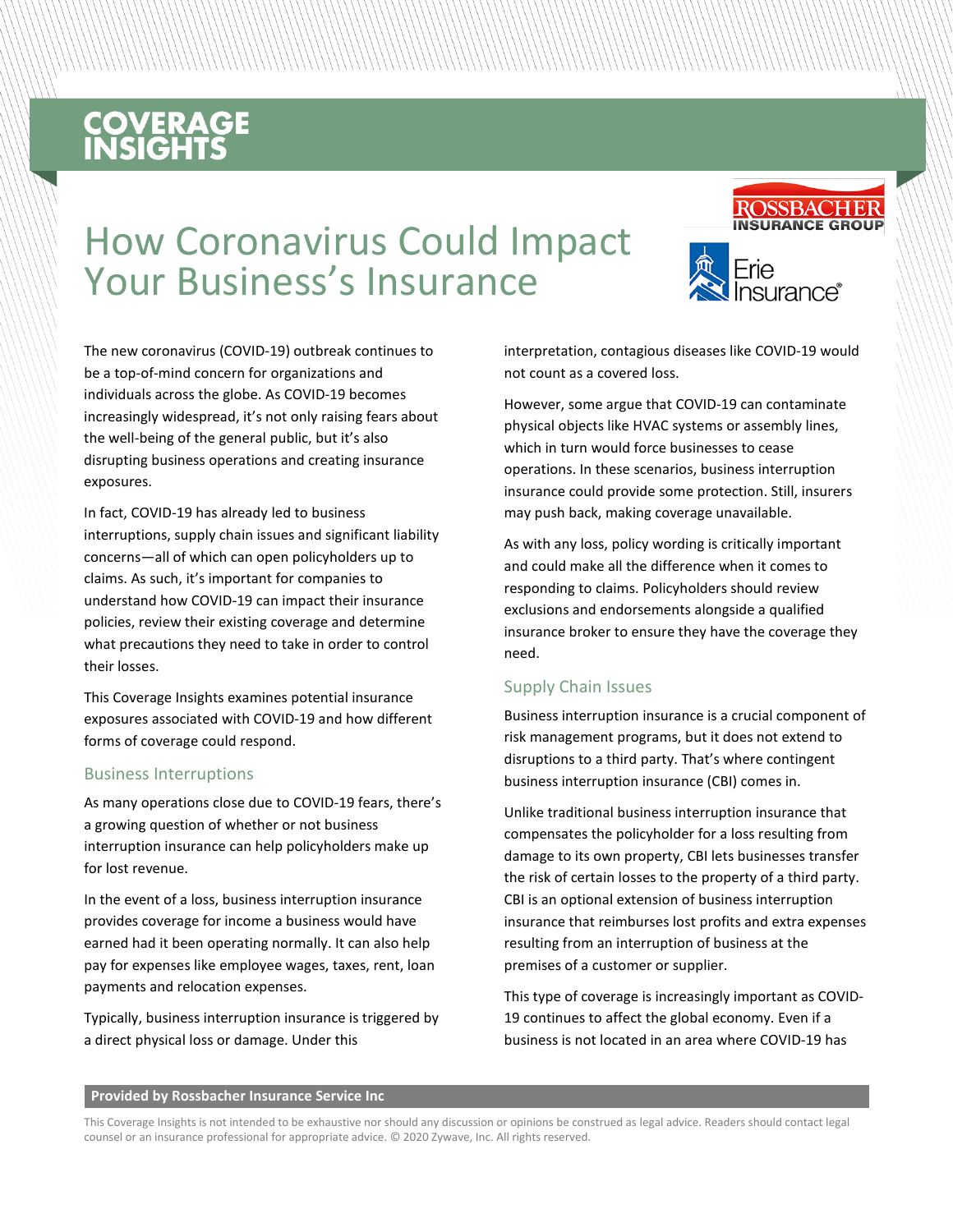### How Coronavirus Could Impact Your Business's Insurance

been detected, aspects of their supply chain might be, leading to potential disruptions. In fact, in China—where COVID-19 originated—many workers have been ordered to stay home, forcing some manufacturers to halt operations. Without access to the products or components they need, businesses that partner with these manufactures too have to stop distribution.

While CBI could provide coverage in this scenario, there are caveats. With CBI, the covered third-party property may be specifically named, or the coverage may simply blanket all customers and suppliers. Insureds will have to review policy language to ensure their suppliers are included in the policy.

Additionally, similar to traditional business interruption policies, some form of property damage will need to occur before coverage is triggered. Again, contamination may constitute as property damage depending on the policy language and insurer.

### Liability Concerns

COVID-19 raises a number of liability concerns, particularly if guests, customers or employees allege they became sick due to a business's negligence. When it comes to these concerns, it's important to take the following insurance considerations into account:

• **General liability insurance**—General liability insurance, sometimes referred to as commercial liability insurance, protects your business from financial loss should you be liable for property damage or personal and advertising injury caused by your services, business operations or employees. It can protect you from costs associated with bodily injuries, damage to thirdparty property, personal injuries, medical expenses, litigation and more. When it comes to COVID-19, general liability policies should provide coverage and allow you to defend

claims. It should be noted that, in order for a claim to be valid, the claimant would have to allege the virus was contracted due to the insured's negligence and detail how, when and where they got sick—all of which could be difficult to pin down.

• **Directors and officers (D&O) insurance**— Shareholders and other stakeholders could sue a business should they fail to respond appropriately to COVID-19 concerns. Specifically, stakeholders may contend that management failed to develop adequate contingency plans or detail how COVID-19 could impact the company's financial performance. It should be noted that most D&O policies exclude coverage for bodily injuries, but may offer some protection depending on the specific allegations. As such, it's important for businesses to review the scope of their D&O policies to confirm they are covered in the event of an incident.

### Workers' Compensation Insurance

In instances where an employee believes they contracted COVID-19 at work, a number of workers' compensation considerations come into play. Notably, when it comes to workplace illnesses, most state statues only pay out benefits if the disease in question is occupational in nature. That is to say that communicable and contagious diseases are generally excluded from workers' compensation policies.

However, coverage may be triggered if the illness arose due to or in the course of the worker's employment. In general, these scenarios are examined on a case-by-case basis, but could include instances when:

ERAGE

• A health care worker contracts COVID-19 at the hospital at which they work.